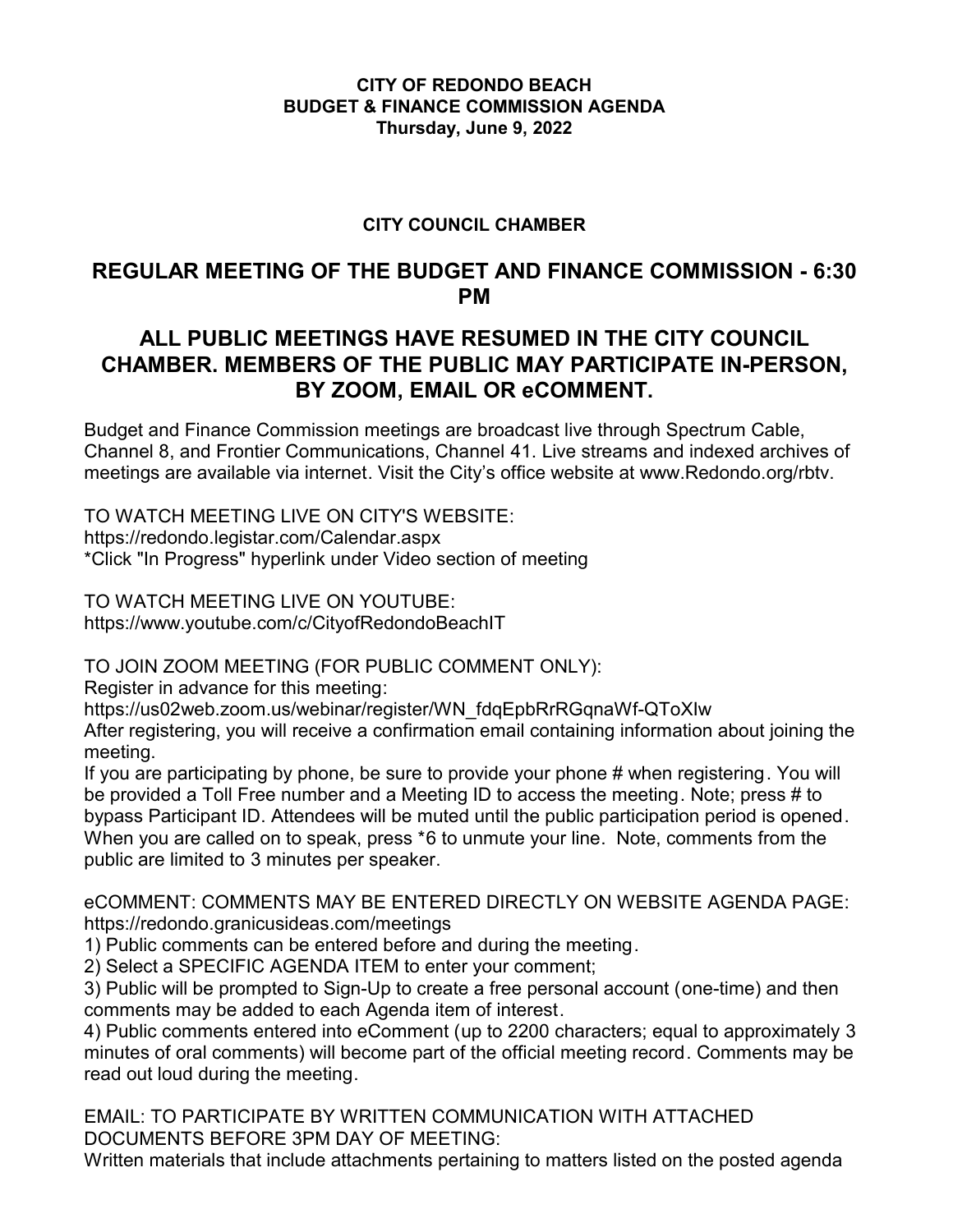received after the agenda has been published will be added as supplemental materials under the relevant agenda item. Email Finance.Mail@redondo.org

# **REGULAR MEETING OF THE BUDGET AND FINANCE COMMISSION - 6:30 PM**

- **A. CALL MEETING TO ORDER**
- **B. ROLL CALL**
- **C. SALUTE TO THE FLAG**
- **D. APPROVE ORDER OF AGENDA**

### **E. BLUE FOLDER ITEMS - ADDITIONAL BACK UP MATERIALS**

*Blue folder items are additional back up material to administrative reports and/or public comments received after the printing and distribution of the agenda packet for receive and file.*

**E.1.** [For Blue Folder Documents Approved at the Budget and Finance Commission Meeting](http://redondo.legistar.com/gateway.aspx?m=l&id=/matter.aspx?key=5829)

**CONTACT:** JENNIFER PAUL, FINANCE DIRECTOR

### **F. CONSENT CALENDAR**

*Business items, except those formally noticed for public hearing, or discussion are assigned to the Consent Calendar. The Commission Members may request that any Consent Calendar item(s) be removed, discussed, and acted upon separately. Items removed from the Consent Calendar will be taken up under the "Excluded Consent Calendar" section below. Those items remaining on the Consent Calendar will be approved in one motion following Oral Communications.*

**F.1.** [APPROVAL OF AFFIDAVIT OF POSTING FOR THE REGULAR BUDGET AND](http://redondo.legistar.com/gateway.aspx?m=l&id=/matter.aspx?key=5830) FINANCE COMMISSION MEETING OF JUNE 9, 2022.

**CONTACT:** JENNIFER PAUL, FINANCE DIRECTOR

**F.2.** [APPROVAL OF THE MINUTES FROM THE SPECIAL BUDGET AND FINANCE](http://redondo.legistar.com/gateway.aspx?m=l&id=/matter.aspx?key=5831) COMMISSION MEETING OF MAY 26, 2022.

**CONTACT:** JENNIFER PAUL, FINANCE DIRECTOR

**G. EXCLUDED CONSENT CALENDAR ITEMS**

#### **H. PUBLIC PARTICIPATION ON NON-AGENDA ITEMS**

This section is intended to provide members of the public with the opportunity to comment on any subject that *does not appear on this agenda for action. This section is limited to 30 minutes. Each speaker will be afforded three minutes to address the Commission. Each speaker will be permitted to speak only once. Written requests, if any, will be considered first under this section.*

**H.1.** [For eComments and Emails Received from the Public](http://redondo.legistar.com/gateway.aspx?m=l&id=/matter.aspx?key=5832)

**CONTACT:** JENNIFER PAUL, FINANCE DIRECTOR

- **I. ITEMS CONTINUED FROM PREVIOUS AGENDAS**
- **J. ITEMS FOR DISCUSSION PRIOR TO ACTION**